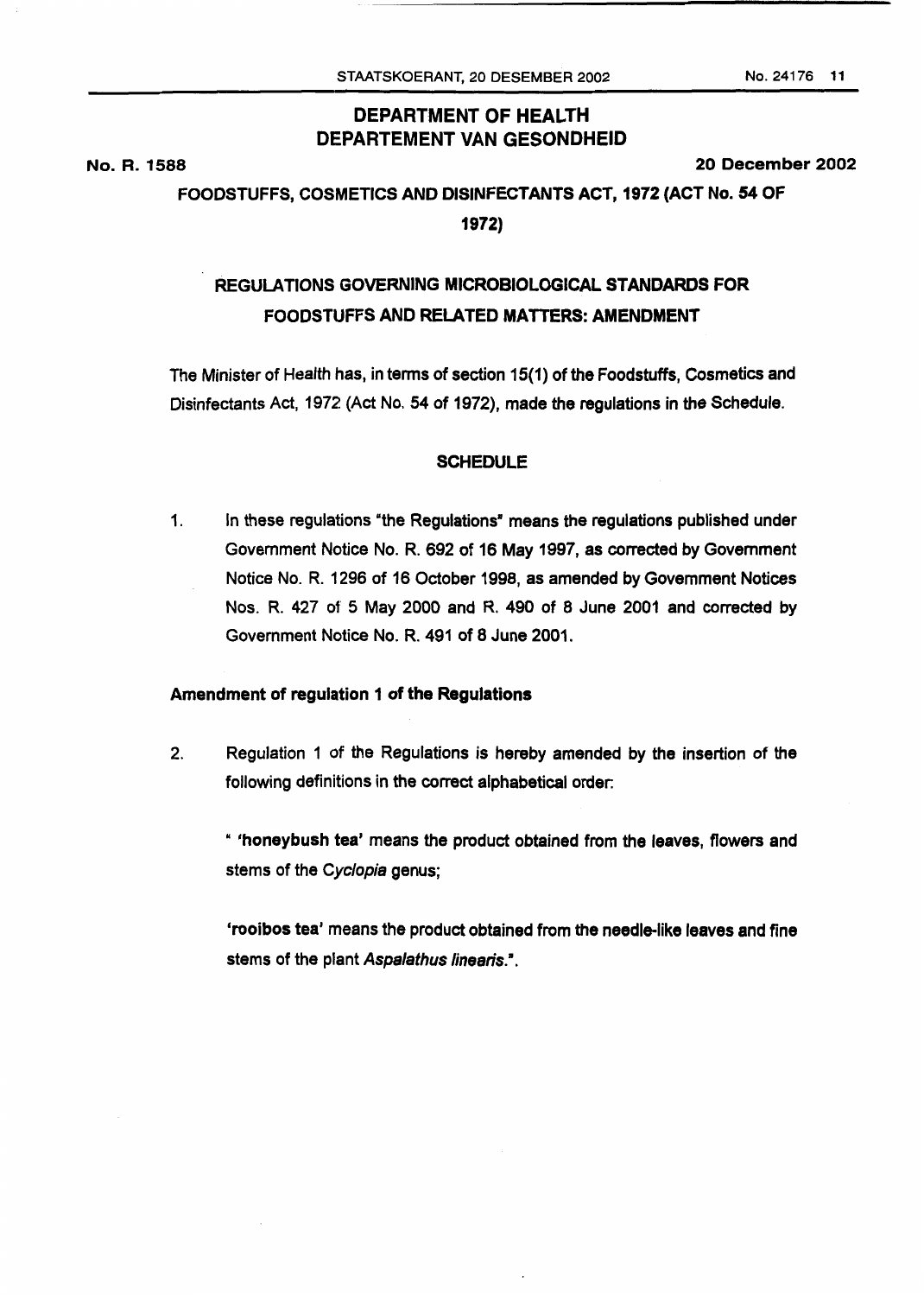#### **Amendment of regulation 8 of the Regulations**

- **3.** Regulation **8 of** the Regulations **is** hereby amended by the substitution for paragraph (b) **of** the following paragraph:
	- '(b) When tested in accordance with **SABS** method **221,** the total viable colony count shall not exceed **100** colony forming units per milliliter. The total viable colony count shall be measured within **24** hours after bottling, the water being maintained at 4°C  $\pm$  3°C during this period. Thereafter, up to and including the point **of** sale, the total viable colony count shall be no more than that which results from the normal increase in **the** bacterial content that **the** water had at source.".

### **Renumbering of regulation 12 of the Regulations**

**4.** The Regulations are hereby amended by the renumbering of regulation **12 as**  regulation **14.** 

#### **Insertion of regulations 12 and 13 in the Regulations**

- *5.* The Regulations are hereby amended by the insertion **of** the following regulations after regulation **11:** 
	- **"12.** Rooibos tea **at** the point **of** sale shall comply with the following microbiological specifications:
		- $(a)$ For **rooibos** tea in bulk, the total viable colony count shall not exceed **'75** *000* colony forming units per gram;
		- $(b)$ for rooibos tea packed in retail packaging, the total viable colony count shall not exceed *150 000* colony forming units per gram;
		- $(c)$ *Escherichia coli* shall not exceed **20** colony forming units per gram; and